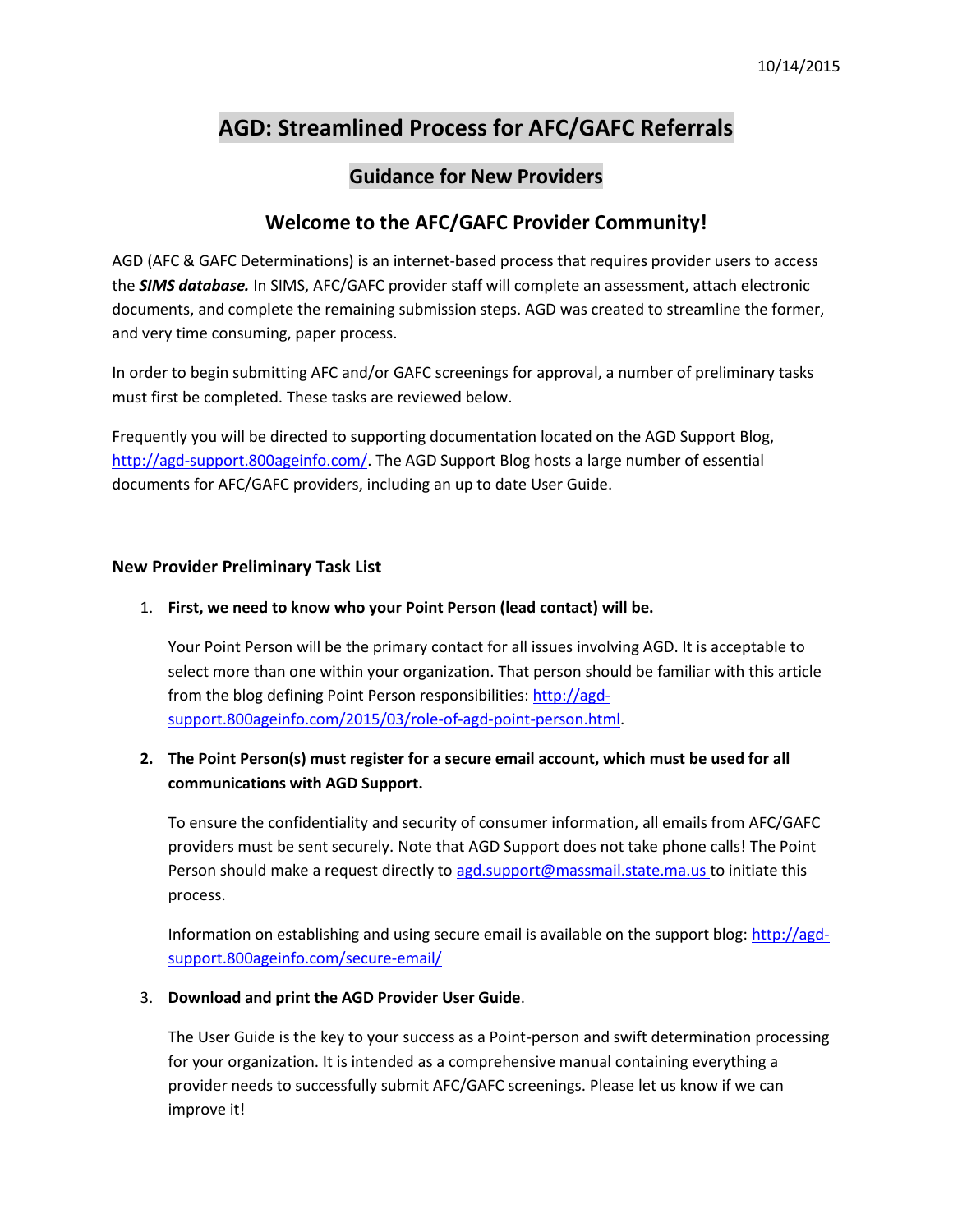The latest version is always available on the AGD Support blog [http://agd](http://agd-support.800ageinfo.com/)[support.800ageinfo.com/,](http://agd-support.800ageinfo.com/) on the left side navigation menu under *AGD Support Resources*:



#### **4. Decide who will be a SAMS user.**

All users who will access the system must have a separate User Account and a unique email address. However, you may design your process so that all data entry is performed by a small team.

#### **5. Confirm that your users have computers that meet the requirements to use the AGD system.**

Most computers will be able to access the SIMS database without any adjustments.

This document, [http://agd-support.800ageinfo.com/2014/12/supported-operating-system](http://agd-support.800ageinfo.com/2014/12/supported-operating-system-browser-matrix-.html)[browser-matrix-.html,](http://agd-support.800ageinfo.com/2014/12/supported-operating-system-browser-matrix-.html) will assist you or your IT staff in determining the compatibility of your systems.

#### 6. **Send a list of your users** to [agd.support@massmail.state.ma.us.](mailto:agd.support@massmail.state.ma.us)

Include the specific information for each person as shown in the example below:

| Organization | <b>Full Name</b> | Point Person? | <b>Title</b>      | <b>Email Address</b>  |
|--------------|------------------|---------------|-------------------|-----------------------|
| Mass AFC     | Jennifer Stow    | Yes           | <b>RN Manager</b> | jstow@massafc.com     |
| Mass AFC     | Jim Stansoff     | No            | RN Admin          | jstansoff@massafc.com |
|              |                  |               |                   |                       |

Note that with this step, you are implementing Administrative Security in terms of HIPAA, and it is your continuing responsibility as Point-person to ensure that only appropriate employees or contractors gain access to the Protected Information stored within SAMS.